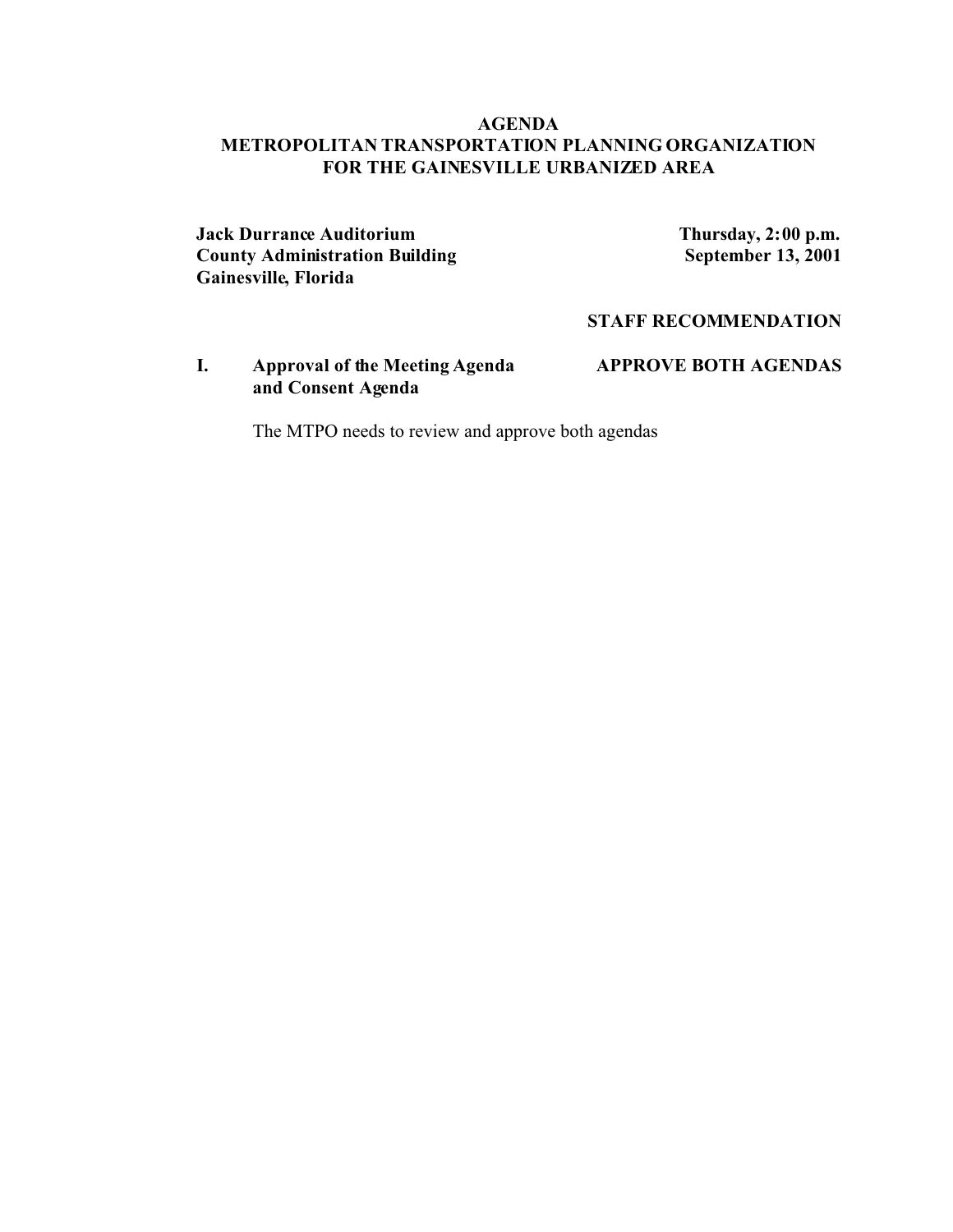### **CONSENT AGENDA METROPOLITAN TRANSPORTATION PLANNING ORGANIZATION FOR THE GAINESVILLE URBANIZED AREA**

| <b>Jack Durrance Auditorium</b>       | Thursday, $2:00$ p.m.     |
|---------------------------------------|---------------------------|
| <b>County Administration Building</b> | <b>September 13, 2001</b> |
| <b>Gainesville, Florida</b>           |                           |

## **STAFF RECOMMENDATION**

| Page #01 CA. 1 |  | <b>MTPO Minutes-August 16, 2001</b>                                                                                                                                                                                                                      | <b>APPROVE MINUTES</b>                             |
|----------------|--|----------------------------------------------------------------------------------------------------------------------------------------------------------------------------------------------------------------------------------------------------------|----------------------------------------------------|
|                |  | This set of MTPO minutes is ready for review and approval                                                                                                                                                                                                |                                                    |
| Page #09 CA. 2 |  | <b>Selection of Auditor for</b><br>FY 2000-2001                                                                                                                                                                                                          | <b>APPROVE RECOMMENDATION</b>                      |
|                |  | Commissioner Nielsen has served with the Executive Committee of the<br>Regional Planning Council on the selection of the MTPO Auditor                                                                                                                    |                                                    |
| Page #35 CA. 3 |  | <b>Transit Planning Funds-FDOT</b><br><b>Reimbursement Resolution</b>                                                                                                                                                                                    | <b>APPROVE RESOLUTION</b>                          |
|                |  | This Resolution authorizes the Chair to sign FDOT's Joint Participation<br>Agreement                                                                                                                                                                     |                                                    |
| Page #37 CA. 4 |  | <b>US 441 and Paynes Prairie Issues</b>                                                                                                                                                                                                                  | <b>APPROVE COMMITTEE</b><br><b>RECOMMENDATIONS</b> |
|                |  | The Advisory Committees have developed recommendations                                                                                                                                                                                                   |                                                    |
| Page #41 CA. 5 |  | <b>Transportation Disadvantaged</b><br><b>Program (TD) Status Report</b>                                                                                                                                                                                 | <b>NO ACTION REQUIRED</b>                          |
| Page #43 CA. 6 |  | The MTPO has asked for status reports concerning the transportation<br>disadvantaged (TD) program at each meeting<br><b>FOR INFORMATION ONLY</b><br>The Foremost Urban Wheels<br>The Chair has requested that this item be included for information only |                                                    |
|                |  |                                                                                                                                                                                                                                                          |                                                    |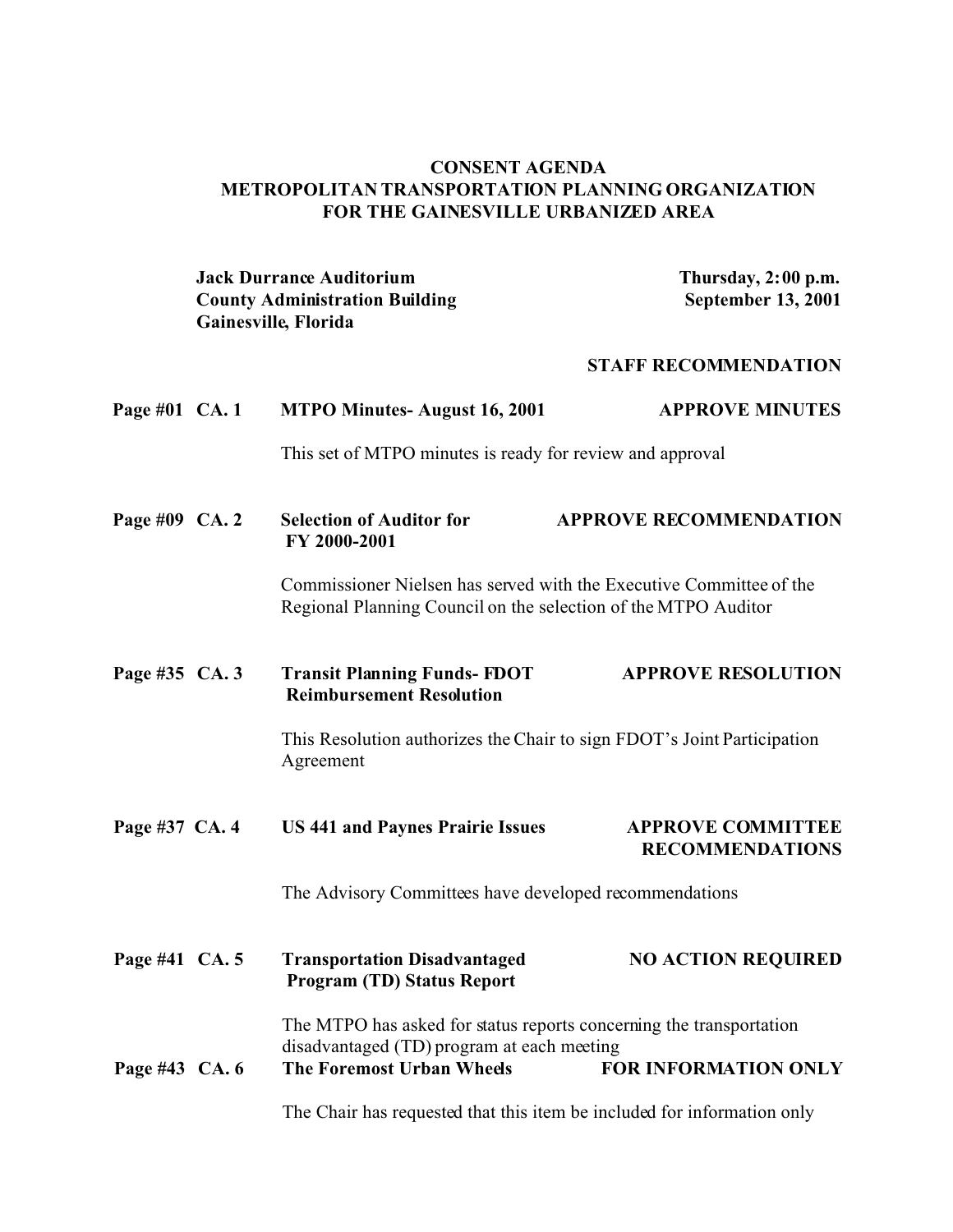| Page #47 CA. 7 |      | <b>Main Street Roadway Enhancements</b>                                | <b>FOR INFORMATION ONLY</b> |
|----------------|------|------------------------------------------------------------------------|-----------------------------|
|                |      | The County will hold a meeting regarding N Main Street on September 18 |                             |
| Page #49 CA. 8 |      | SW 13 <sup>th</sup> Street Rail/Trail Bridge                           | <b>FOR INFORMATION ONLY</b> |
|                |      | Enclosed is correspondence from Dr. Linda Crider regarding this bridge |                             |
|                | CA.9 | <b>Recent MTPO Correspondence</b><br>(Without enclosures)              | <b>FOR INFORMATION ONLY</b> |

| Page #53 | City of Gainesville Public Works Department letter dated August |
|----------|-----------------------------------------------------------------|
|          | 30, $2001$ ; and                                                |

- Page #55 2. Plan East Gainesville letters-
	- A. Consultant Proposal Evaluation Meeting Notice
	- B. Consultant Proposal Evaluation Meeting Notice Schedule
	- C. Request for Funding